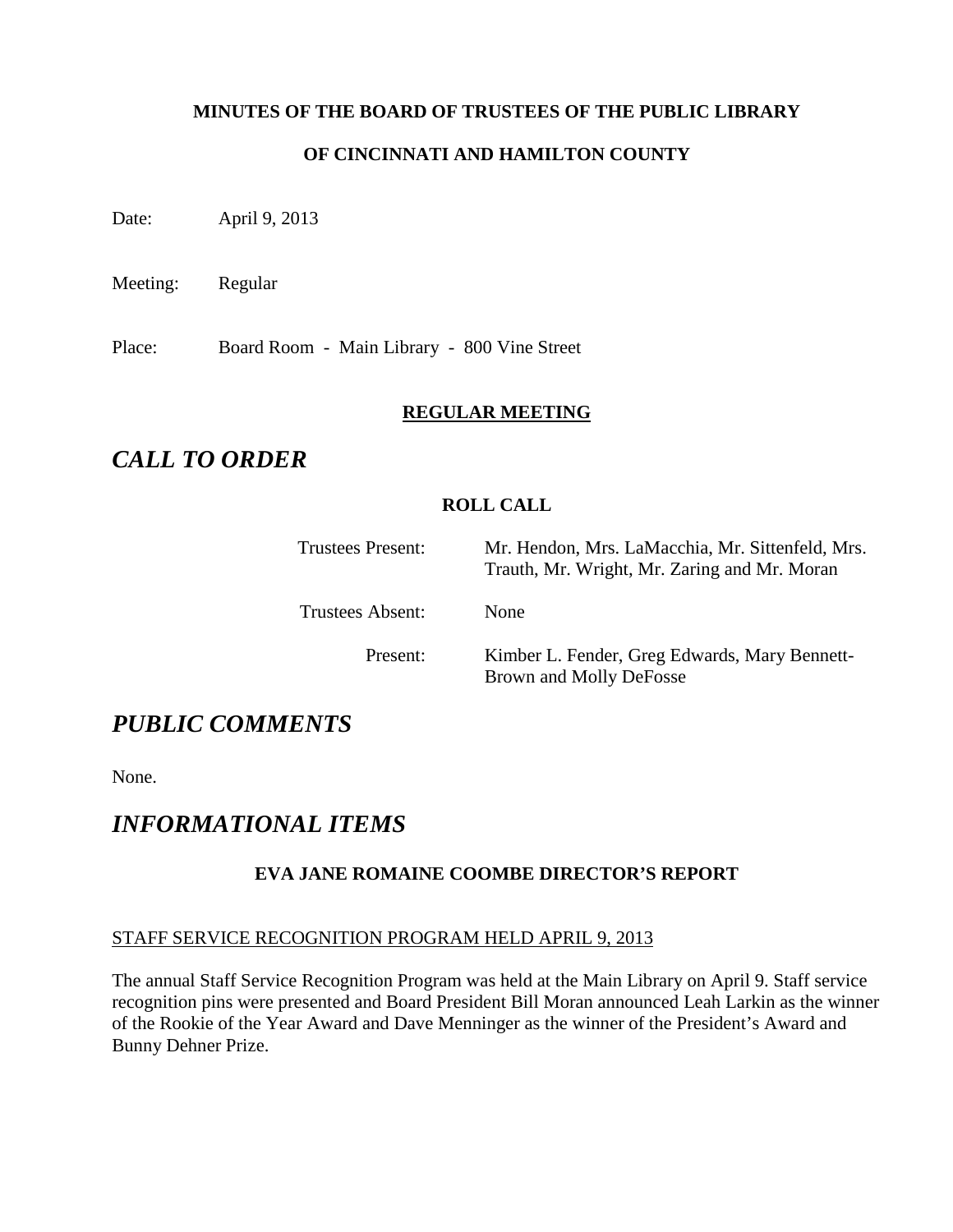## LIBRARY FINALIST FOR NATIONAL AWARD

In February, we learned that our Library is a finalist for the Institute of Museum and Library Services National Award. The National Medal is the nation's highest honor conferred on museums and libraries for service to the community and celebrates institutions that make a difference for individuals, families, and communities.

Medal finalists are selected from nationwide nominations of institutions that demonstrate innovative approaches to public service, exceeding the expected levels of community outreach. This year's finalists exemplify the nation's great diversity of libraries and museums from across the country. We are one of only 16 libraries nationwide to be named a finalist.

Award winners will be announced later in April with the actual medal and a \$5,000 prize presented to the winning libraries and museums at an award ceremony in Washington D.C. on May 8. Winning libraries and museums will also receive a visit from Storycorps, an oral history project that records the stories of people from all backgrounds and preserved them in the American Folklife Center at the Library of Congress.

In hopes that we receive this recognition we are planning celebrations for our community and staff. First, to thank our community, we're planning a fine amnesty day. While there is some loss of fine income from this, we believe the value of overdue items returned, cards re-activated and community goodwill are worth the cost. We are also planning a staff friends and family cookout at the Main Library for a Sunday evening in May. Our first friends and family event in December was wellattended and we think staff will enjoy this second event.

We are also planning a press conference for the date of the announcement – if we win the award.

#### EBOOKS WORK CONTINUES

In February I reported that Pat Losinski, Zack Space and I would be traveling to Washington to meet with members of Ohio's Congressional delegation concerning the publishers who refuse to sell or license eBook content to libraries. A brief powerpoint of information communicated at those meetings and the results of our visit can be viewed online and will be reviewed at the meeting.

Mr. Sittenfeld inquired about the details of the collected effort to make changes. Kim explained the specifics of copyright laws and plans to involve authors.

## DCI, UC HEALTH, CHILDREN'S HOSPITAL, GIRL SCOUTS

At the April 11 annual meeting of DCI, I will be elected to a 3-year term on its Board of Directors. The Board meets every other month for approximately 1.5 hours. The Main Library is a significant part of downtown and our participation in this organization will be beneficial.

At the invitation of Sylvia Hendon, I am serving as a UC Health Champion. This informal group of community leaders meets quarterly at lunch to discuss how to make the region more aware of the excellent services provided by UC Health.

I have been asked to serve on the Advisory Board of the Discovery Center at Cincinnati Children's Hospital Medical Center. The first meeting is April 12 so I have few details about the frequency of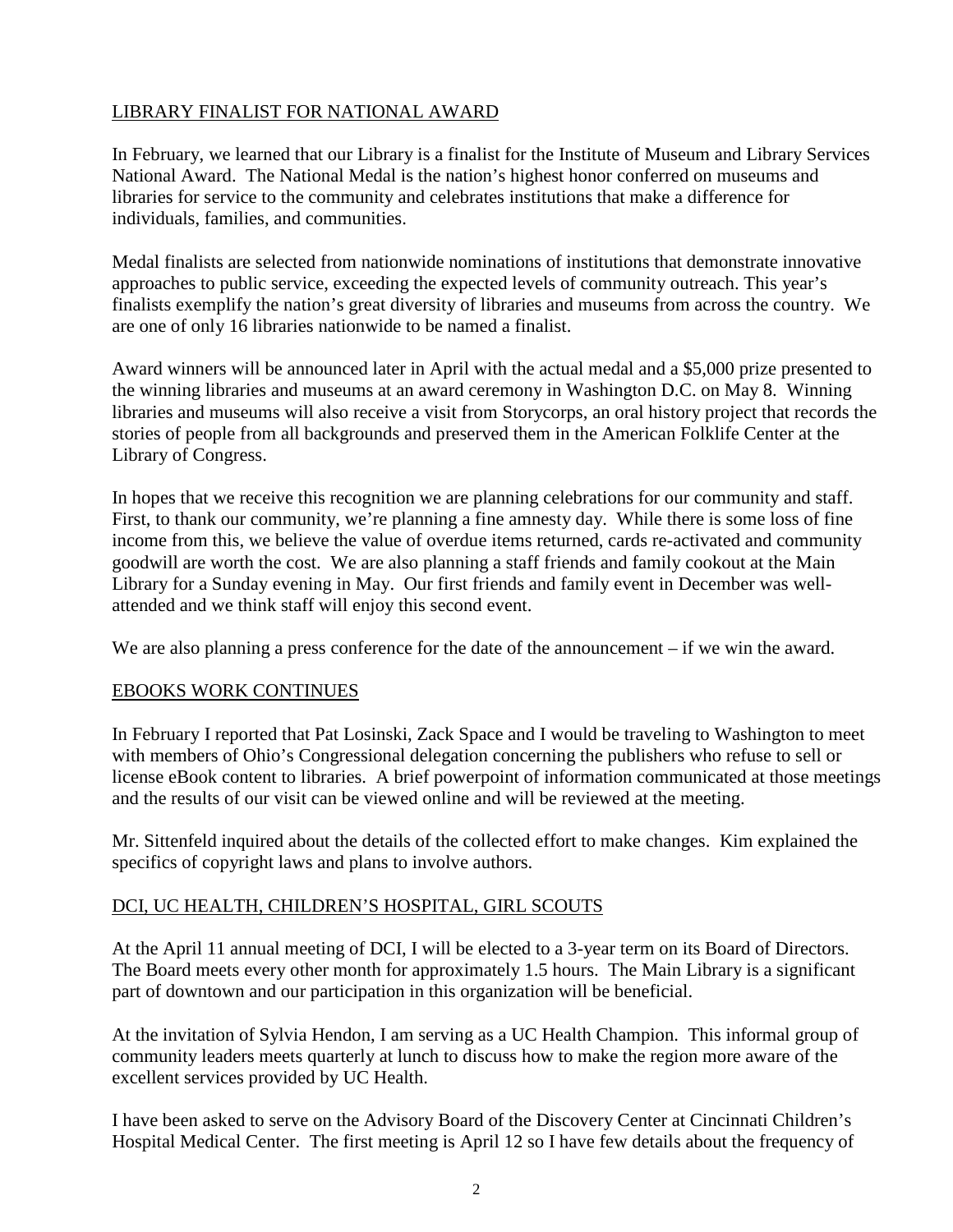meetings at this time. At that meeting I have been asked to provide an overview of the services to children provided by the Library.

For the past 3 years I have served on the Girl Scouts of Kentucky Wilderness Road Council. This month I will begin serving on the Girl Scouts of Western Ohio Council instead. This Council serves the western half of Ohio from Cincinnati to Toledo. Service on this Council will provide better opportunities for collaboration with the Girl Scouts.

## UNITED WAY AWARD

I have been selected for a Community Service Award from the United Way of Greater Cincinnati. I am being honored in the Improving Our Community category. The award will be presented at the United Way's Leaders and Legends luncheon on April 30.

Mr. Moran stated that he received a letter from the United Way commending Ms. Fender for the award.

## BOARD DOCS IMPLEMENTED

With the implementation of online Board reports two additional changes will follow. First, after the meeting the reports can be made public through a link on our website. This change also means that it is no longer necessary to create Administrative Update since all reports are immediately available online.

The report was received and filed.

## **FISCAL OFFICER'S REPORT**

Ms. DeFosse reported that:

## 2012 AUDIT

Baslestra, Harr & Scherer, CPAs, has started the field work for the audit of fiscal year 2012.

## 2014 BUDGET

The Hamilton County Budget Commission has allowed the Library to file modified tax budgets since fiscal year 2005, with the understanding that ongoing approval is subject to annual review. A request to submit a modified 2014 budget was submitted to the Budget Commission on March 18.

#### INSURANCE

The Library's insurance policies expire annually on March 31. With the help of our consultants, we bid the insurance policies. Much of the work in gathering the necessary information was done by the Fiscal Office in November/December 2012. Below is a summary of the new policies. The overall savings from last year's premiums is approximately \$60,000.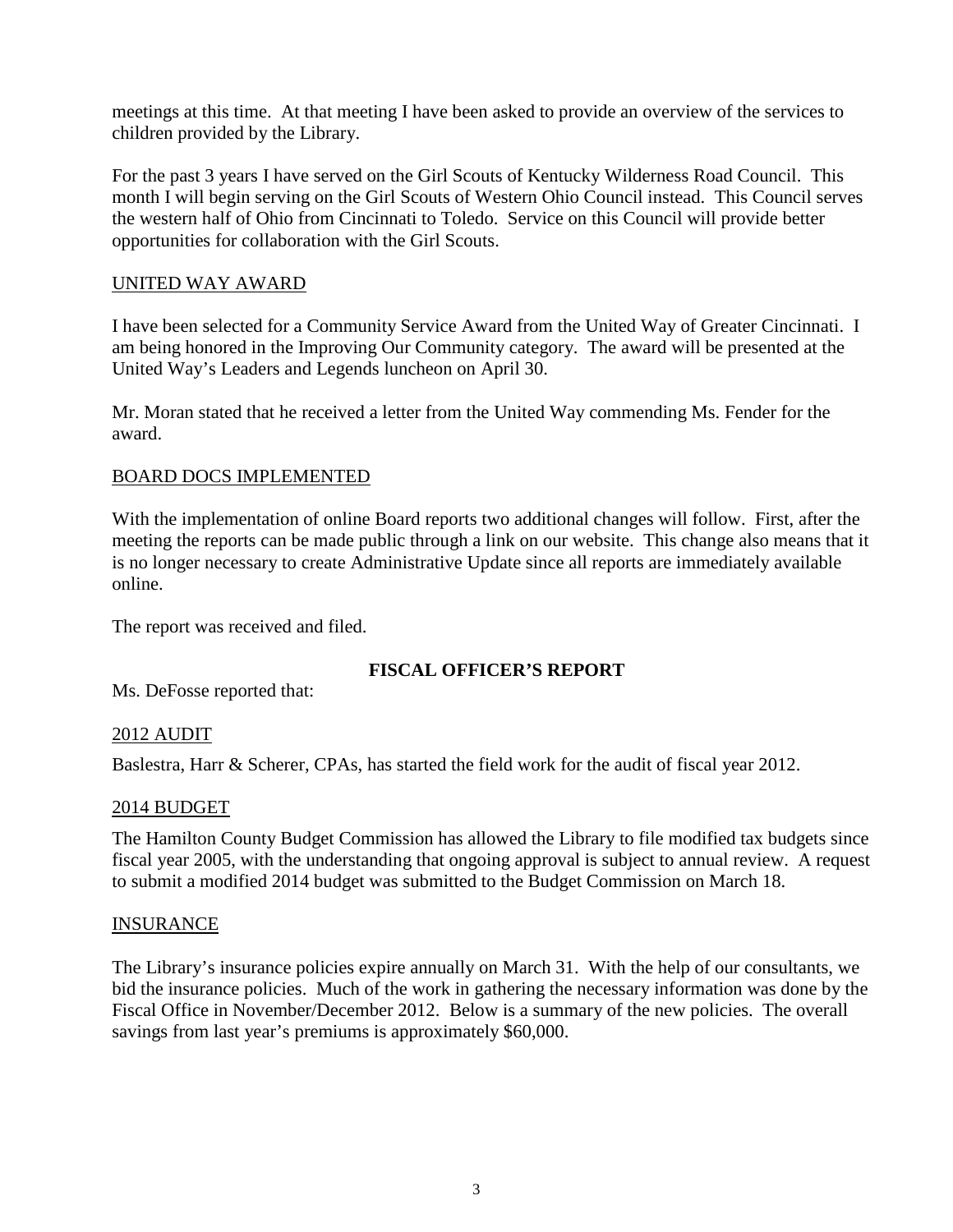| <b>Policy</b><br>Agent                   |                    | Company               | Premium      |  |
|------------------------------------------|--------------------|-----------------------|--------------|--|
|                                          |                    |                       |              |  |
| D&O                                      | Wells Fargo        | Philadelphia          | \$29,406.00  |  |
| Excess D&O                               | <b>Wells Fargo</b> | Chubb                 | \$15,000.00  |  |
| Gen Liability Pkg-installment            | <b>Wells Fargo</b> | Great American        | \$21,187.00  |  |
| Automobile                               | <b>Wells Fargo</b> | <b>Great American</b> | \$16,150.00  |  |
| Comm Umbrella                            | Wells Fargo        | <b>Great American</b> | \$11,932.00  |  |
| Property                                 | Wells Fargo        | Firemen's Fund        | \$53,417.00  |  |
| Equipment Breakdown (Boiler & Machinery) | Wells Fargo        | Firemen's Fund        | \$6,922.00   |  |
| <b>Electronic Data Processing</b>        | <b>Wells Fargo</b> | Firemen's Fund        | \$3,778.00   |  |
| <b>Library Materials</b>                 | Wells Fargo        | Firemen's Fund        | \$52,723.00  |  |
| Fine Arts and Rare Books                 | Wells Fargo        | AXA Art               | \$20,438.00  |  |
| Crime                                    | Wells Fargo        | Travelers /3yr policy | \$14,806.00  |  |
| <b>Excess Liability</b>                  | <b>Wells Fargo</b> | Chubb                 | \$20,600.00  |  |
|                                          |                    | <b>TOTAL</b>          | \$266,359.00 |  |

## PUBLIC COPIERS AND PRINTERS

In conjunction with Library Operations, the Fiscal Office has been working to replace the current equipment, which is almost 10 years old. We recently sent out a request for pricing to several of the local copier/printer vendors in the area. The equipment will be installed as part of the improved pay for print model.

The report was received and filed.

## **DEVELOPMENT COMMITTEE REPORT**

Mrs. Trauth reported that:

## LIBRARY FOUNDATION

The Library Foundation has received the following grants, in addition to the previously announced \$5,000 Weaver grant, in support of expanding the Brain Camp program:

- \$25,000 from the P&G Fund of the Greater Cincinnati Foundation
- \$20,000 from the Duke Energy Foundation

Cincinnati Bell has once again donated 50 tickets for a staff outing to the ballpark. The Foundation sells the tickets netting about \$2,000 for the Foundation.

On February 20, the first distribution of the Eva Jane Romaine Coombe Endowment was made in support of the Executive Director. The distribution of \$15,946.77 was based on actual income on the gift's principal in accordance with the gift agreement.

In its ongoing effort to secure funding for Summer Reading, the Foundation has received a donation from Kroger of \$5,000 in \$100 gift certificates for our Adult age reading prizes.

The Foundation has signed an agreement with Western & Southern and completed documents for its Charitable Gift Annuity.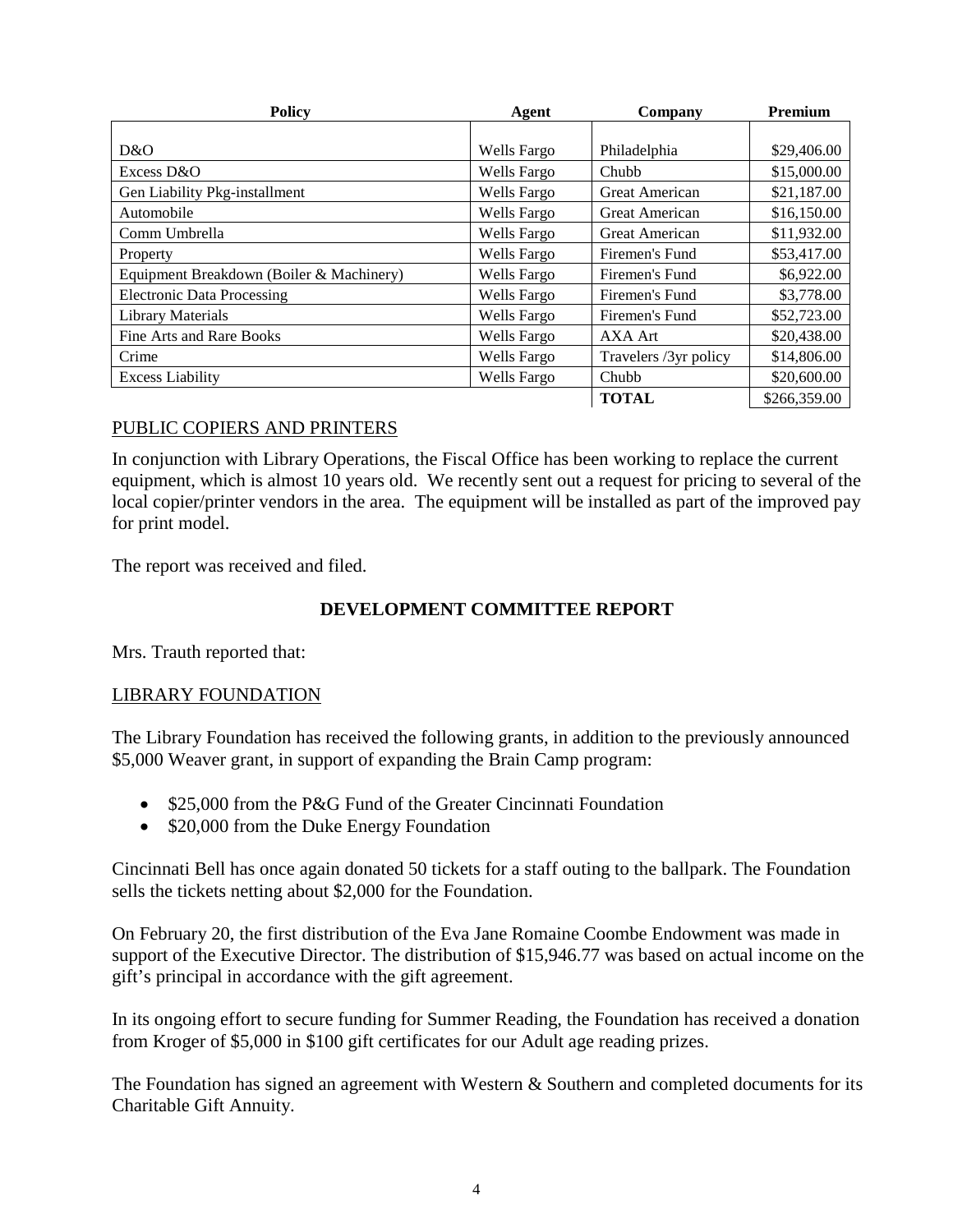The next meeting of the Library Foundation Board of Directors will be April 24.

#### FRIENDS OF THE PUBLIC LIBRARY

Proceeds from the Friends participation in the Radio 1 Book Fair on February 23 at the Sharonville Convention Center were \$1,158, up slightly from 2012.

Proceeds from the Friends sale at the Avondale Branch 100<sup>th</sup> Anniversary Celebration on March 9 were \$177.

The Friends netted over \$7,200 at the Green Township Branch book sale in March. With the gross from the Green Township sale, the Friends exceeded their budgeted branch book sales by about 9%.

The next book sale is scheduled at the Blue Ash Branch Thursday, May 2 through Saturday, May 4.

The Friends Annual Downtown Sale will be held from Saturday, June 1 through Friday, June 7. This is the first time the sale has included Saturday.

The combined quarterly and annual meeting of the Friends Board of Trustees is scheduled for May 10.

Mr. Sittenfeld asked Ms. Fender to explain the details about the less than expected earnings from the Eva Jane Romaine Coombe gift. Ms. Fender indicated she was working with the bank to gain more information on the investment fees and the earnings.

The report was received and filed.

## **COMMUNITY AND PUBLIC RELATIONS COMMITTEE REPORT**

Mr. Sittenfeld reported that:

#### **UPCOMING MARKETING EFFORTS**

In addition to press releases to print, radio, television and online media outlets, social media activities, as well as traditional in-house promotion, the following major programs have been slated to receive additional promotional activity.

#### AUTHOR VISITS

#### *Vickie Stringer, April 28*

To maximize coverage of this Columbus author who started her career as CEO of Triple Crown publications, coverage was sought by *The Herald*, Radio One (The Buzz & The Wiz), writers groups including Women Writing for (a) Change as well as business publications due to the entrepreneurial aspect of her books. Cross promoting via social media channels will be sought with Radio One.

#### *Patricia Schultz, May 11*

Coinciding with this well-known travel writer's visit, a mini travel fair highlighting the Library's extensive travel collection, passport service, and travel related to genealogy (along with top places to see in your own hometown) will be the focus. Staff met with the Downtown Cincinnati Inc. marketing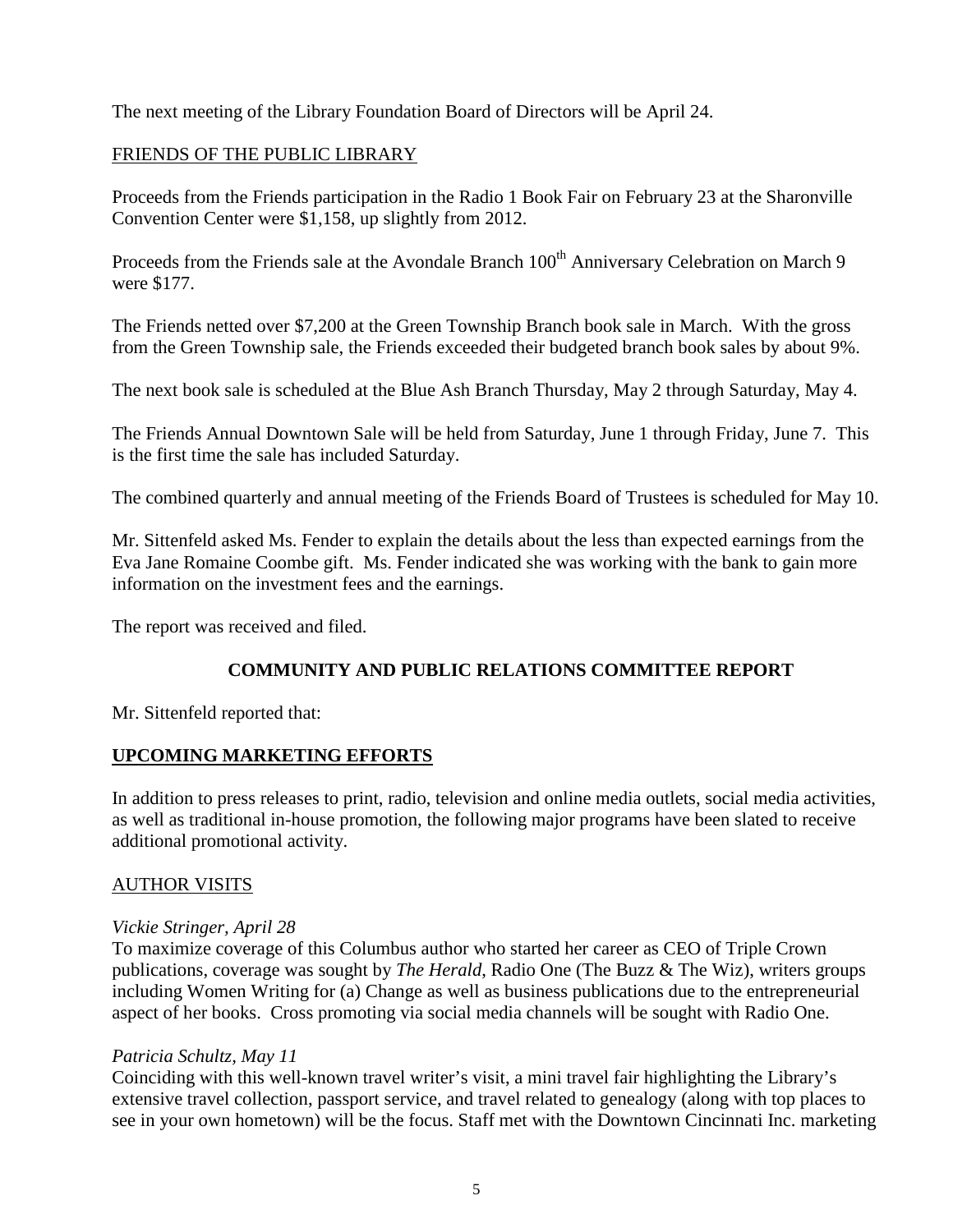group as well as the Regional Tourism Network to brainstorm ideas. A social media campaign is also planned.

## *Khaled Hosseini, May 31*

Marketing for this event is being spearheaded through Joseph-Beth Booksellers, who brought the event to the Main Library. All marketing is to be coordinated with them and meetings are underway to discuss the roles of each organization in promoting the event.

#### PROGRAMS/SERVICES

### *Random Acts of Poetry*

FOX 19 and Radio One's "The Buzz" Sister Speak featured TeenSpot Manager Jennifer Korn talking up the annual April poetry contest for teens. The Sister Speak hosts invited the winners to read their poems on the air. Educators were notified of the contest via an eBlast. A press release was also distributed to parent magazines and blogs. Young Women Writing for (a) Change was also notified.

### *Comic Con*

The national website **www.comicsreporter.com** linked to the Library's Comic Con webpage detailing all the events. Social media is key to promoting the event and will be optimized by spreading the hashtag #CLCC13 on Twitter and Tumblr and posting all the news and programs to Facebook events, as well as featuring two blog posts, and numerous tweets. Cross-posting with attending authors and event partners to spread the word has provided additional coverage.

### *Summer Reading*

This year's Summer Reading Program theme, *Power Up…READ!* lends itself well to attracting community and media partners. Local 12 is being solicited to provide a 15 and / or 30 second spot promoting the program and the Library's graphic artists will be producing a 30 second video for digital signage and YouTube. *The Enquirer/Community Press* is being approached as a partner again and discussion is already underway to secure a new media partnership with Radio One. The Library's full SRP web page will go-live May 1.

## *Zinio*

The Library's new digital magazine service Zinio was promoted via a press release to all media outlets, posts on Facebook and Twitter a few times a week since its introduction to our Library customers, and the Library's digital slides. Additionally, a video produced in-house featuring the most popular digital magazines has generated over 1,000 views in less than two months.

Mrs. LaMacchia inquired about the attendance at the Alexander McCall Smith program recently. Ms. Fender stated that it was very well attended and appeared to be very successful.

## **LEGISLATIVE AFFAIRS AND LAW COMMITTEE REPORT**

Mr. Wright reported that:

## STATE BIENNIUM BUDGET UPDATE

Testimony continues on the state's biennium budget (House Bill 59) which makes substantial, controversial changes to state taxes, by reducing income taxes and adding a sales tax to services previously untaxed. Although the budget as introduced includes an increase in library funding,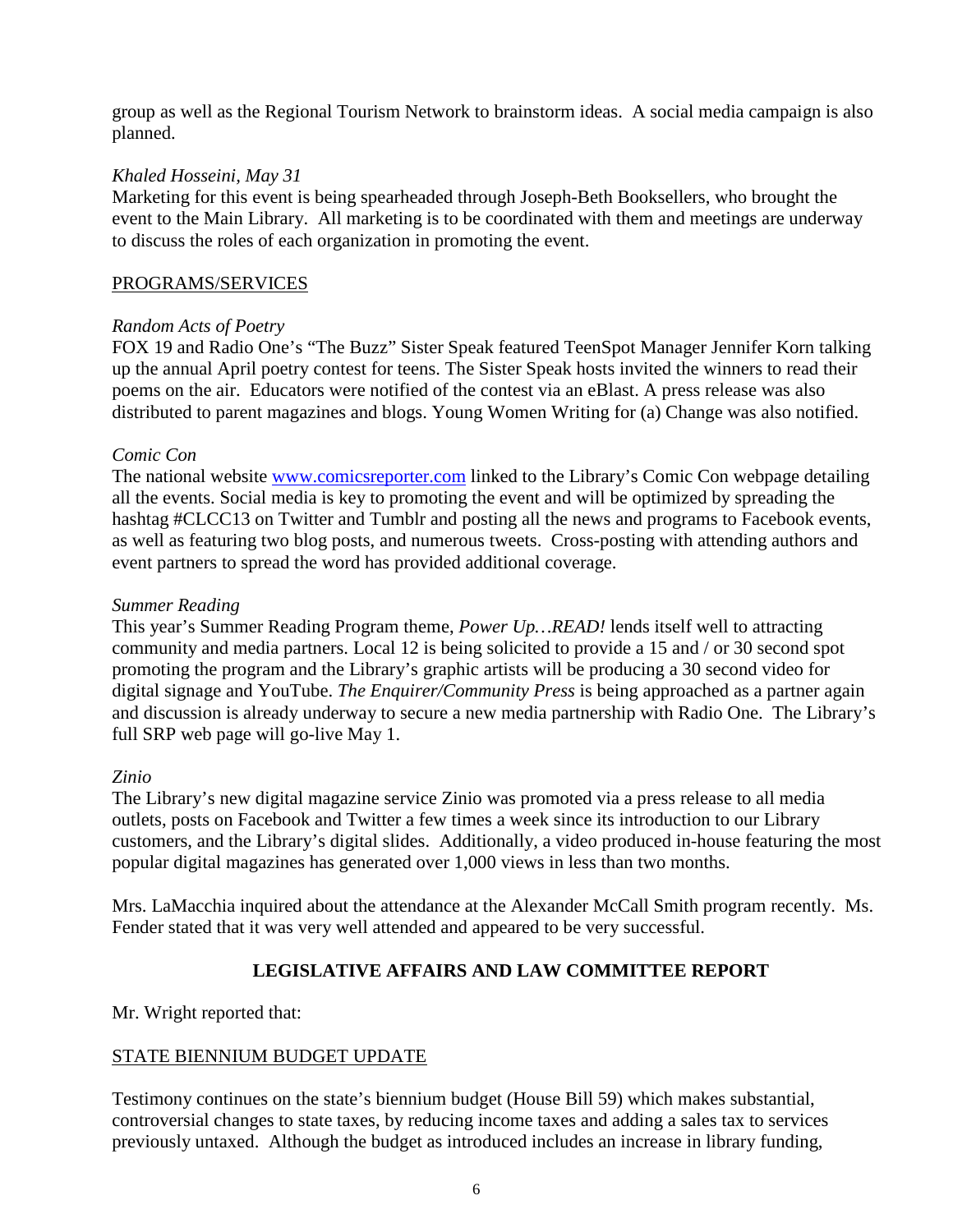changes to the revenue side of the budget could impact library funding. Other items including a proposed Medicaid expansion required for the federal funding support for the Affordable Care Act, if not approved would also reduce revenue the State receives.

Ms. Fender stated that she and Mr. Moran would be meeting with legislators on April 10, 2013 regarding the importance of maintaining Library funding.

## OPERS CHANGES

The recent OPERS reform bill, discussed in the October Legislative Affairs & Law Committee Board Report, included a "notification of employment eligibility" requirement for employers. This requires employers, including libraries, to have all independent contractors providing services to the employer to complete an acknowledgement form concerning their OPERS eligibility and to notify all former independent contractors, without a time limit, that they may be eligible. These requirements have created challenges for all employers in the OPERS system and exposes public libraries to potential liability. Legislation was recently passed delaying the implementation of the notification for six months. Work is underway by the Ohio Library Council in connection with representatives of the local government associations, Ohio State University, Inter-University Council, and Department of Administrative Services to recommend changes to this statute.

## ALA LEGISLATIVE DAY

Once again, our Library will be participating in the American Library Association's annual legislative day in Washington D.C. on May 8.

## OLC LEGISLATIVE DAY UPDATE

The Ohio Library Council's 2013 Legislative Day was a success. The Library's delegation was able to meet with 9 of the Library's 10 Representatives and Senators. Library Board President and Ohio Library Council Board member William J. Moran presented the Ohio Library Council's Andrew Carnegie Award to State Senator Bill Beagle.

## DRAFT COMPLAINT SETTLED

As reported at the February Board meeting the Library received a draft complaint on behalf of former employee Melanie Young. On the advice of our attorney Robert S Brown a settlement has been reached.

The report was received and filed.

# *ACTION ITEMS*

## **FINANCE AND AUDIT COMMITTEE**

The Finance & Audit Committee met on March 28. Committee Chair Allen Zaring, committee member Paul Sittenfeld and staff members Molly DeFosse and Kim Fender were in attendance. Committee member Bob Hendon participated via conference call.

It is the recommendation of the Committee that the Board take the following action: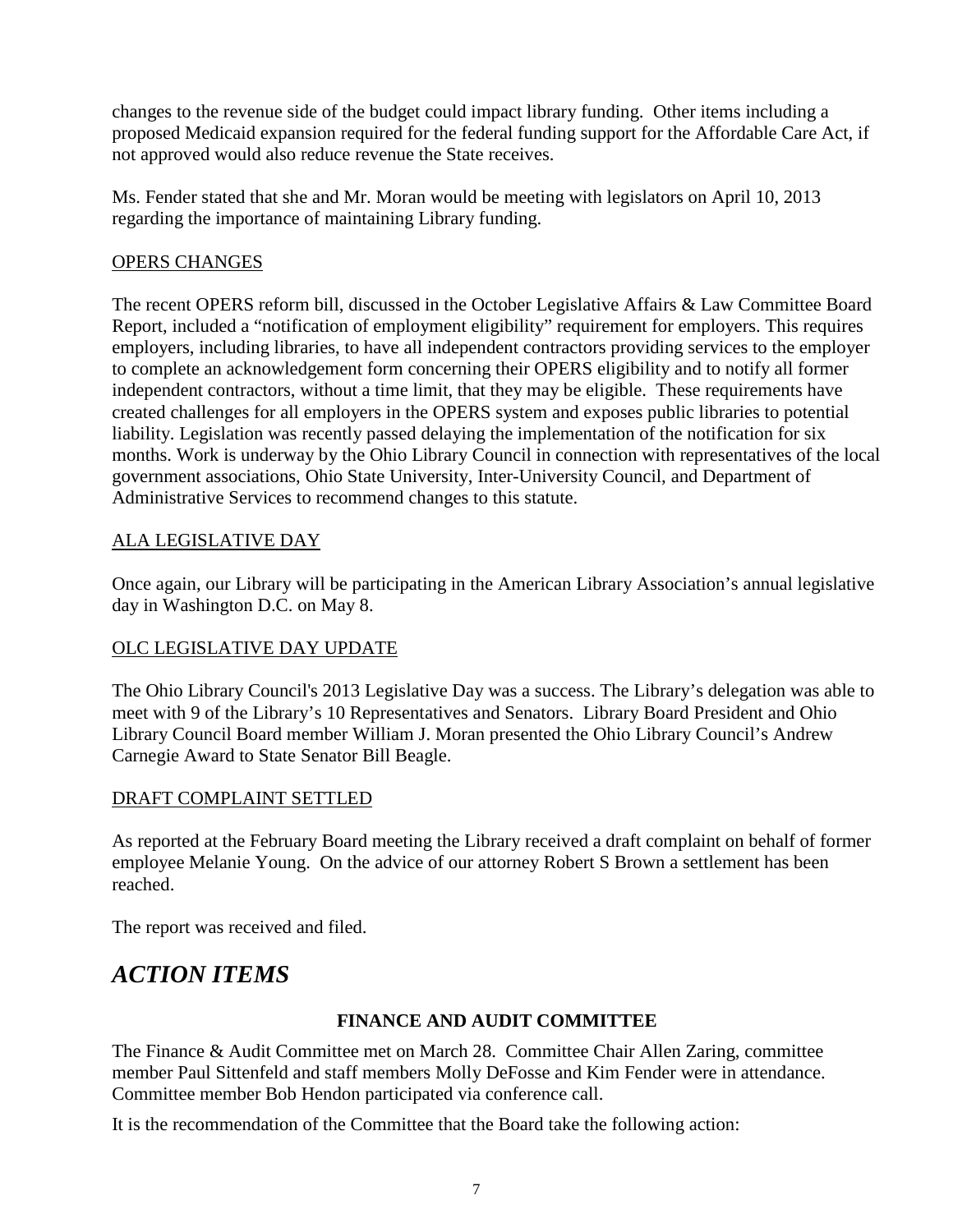Approve the 2014 Operating and Capital Budget as detailed below.

The Library is required to submit its annual budget to Hamilton County by May 31, 2013. The proposed 2014 operating budget balances current funding expectations, current operating costs and capital project plans. The capital budget has been constructed on the basis of need – that is, what's needed to fund top priorities for capital building and improvement projects.

#### OPERATING BUDGET

The proposed operating budget of \$55,967,140 is 3% more than 2013 appropriations. It provides allowances for increases in salary rates, employer-paid insurance benefits and other categories of expenditure in support of the strategic plan of the organization.

### CAPITAL BUDGET

The capital plans approved by the Board on February 11, 2013 are included in the capital budget.

The budget also includes future plans for a branch in western Hamilton County and ongoing accessibility projects. Based on population data, western Hamilton County is growing more than any other area in the county.

| <b>PROJECT</b>                      | <b>COST</b><br><b>ESTIMATE</b> |
|-------------------------------------|--------------------------------|
| Ongoing Maintenance 2013-2015       | 2,500,000                      |
| Clifton Branch                      | 3,200,000                      |
| St. Bernard Branch & Reading Branch | 7,000,000                      |
| <b>Western Hamilton County</b>      | 5,000,000                      |
| <b>Branch Accessibility</b>         | 3,306,675                      |
| TOTAL                               | 21,006,675                     |

#### **CONTINGENCIES**

The budget reserves two contingencies – a  $$1,650,000$  operating contingency (3%) in the General Fund and a \$2,000,000 capital contingency in the Building and Repair Fund.

## FUNDING – CARRYFORWARD & REQUIRED NEW FUNDING

The General Fund started the year with \$10.975 million in available funding (a result of steps taken to reduce ongoing operating costs) and all of that funding should remain at year-end and be available for use in 2014. To fund this budget, the Library will need intergovernmental revenue totaling 62.1 million. The source of that revenue is the Public Library Fund and local property taxes. For budget purposes, property tax receipts for 2014 are estimated at the same amount as the 2013 estimate. The balance of the revenue, \$44,597,125, is being requested from the PLF.

## TOTAL BUDGET COMPARISON

The following chart compares 2013 appropriations with the 2014 Budget for the General Fund.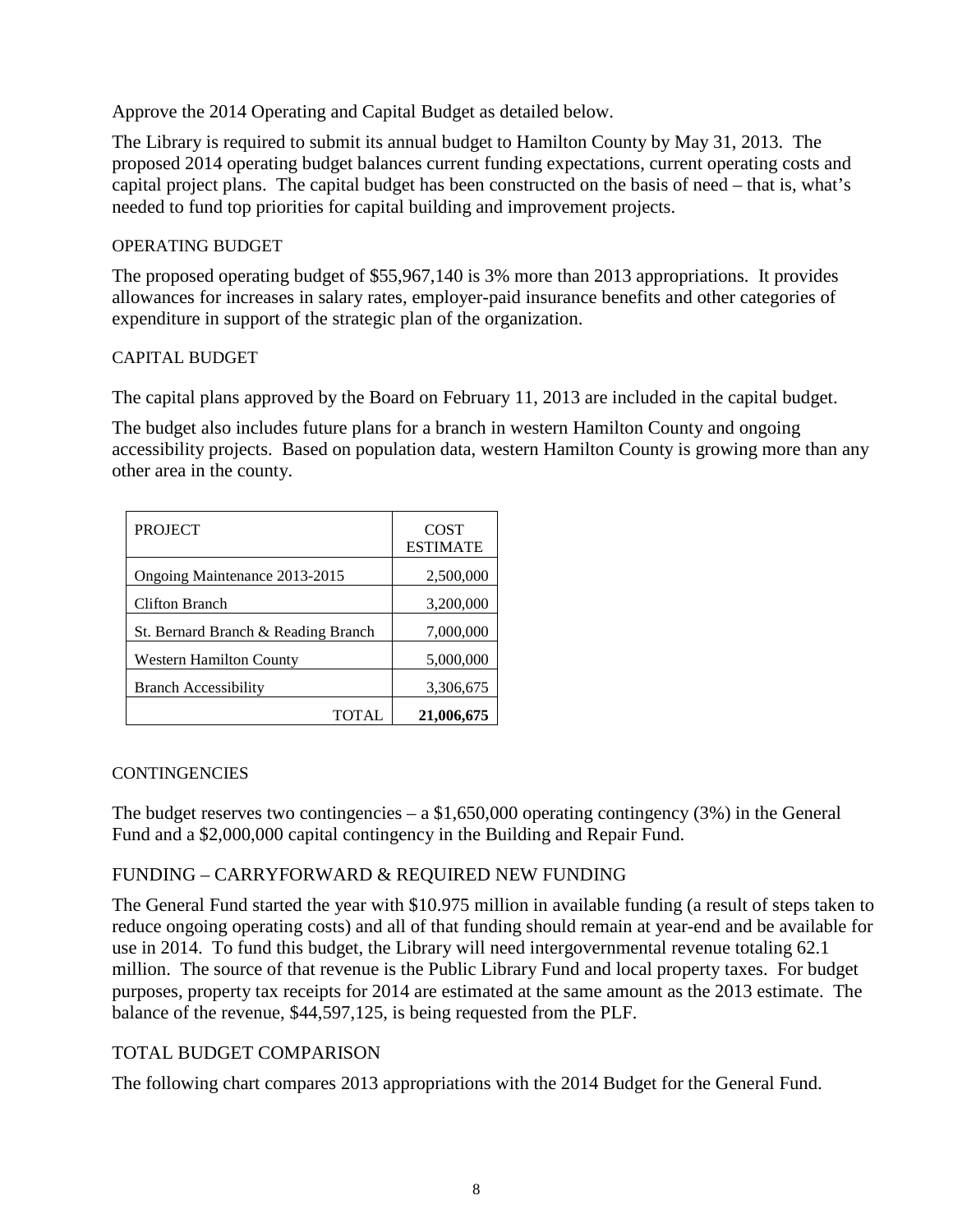## **The Public Library of Cincinnati and Hamilton County 2014 BUDGET**

#### **General Fund**

|                              | 2013 Budget   | 2014 Budget   | Change |
|------------------------------|---------------|---------------|--------|
| <b>Beginning Balance</b>     | 10,975,000.00 | 10,975,000.00 |        |
|                              |               |               |        |
| Public Library Fund          | 36,380,660.57 | 44,597,125.00 | 23%    |
| Local Tax Lew                | 17,484,390.00 | 17,484,390.00 |        |
| Subtotal                     | 53,865,050.57 | 62,081,515.00 |        |
| Other Library Revenue        | 2,524,949.43  | 2,410,625.00  |        |
| <b>Total Receipts</b>        | 56,390,000.00 | 64,492,140.00 | 14%    |
| <b>Operating Expenditure</b> | 54,390,000.00 | 55,967,140.00 | 3%     |
| <b>Transfers Out</b>         | 2,000,000.00  | 17,850,000.00 |        |
| <b>Total Expenditure</b>     | 56,390,000.00 | 73,817,140.00 | 31%    |
| <b>Ending Balance</b>        | 10,975,000.00 | 1,650,000.00  |        |
| Less Contingency             |               | 1,650,000.00  |        |
| <b>Available Balance</b>     | 10,975,000.00 |               |        |

Mr. Zaring moved that the Board approve the budget as proposed. Mr. Wright seconded.

Voting for the motion: Mr. Hendon, Mrs. Trauth, Mr. Sittenfeld, Mr. Zaring, Mrs. LaMacchia, Mr. Wright, and Mr. Moran…7 ayes. The motion carried **(05-2013)**.

## **LIBRARY SERVICES AND ADMINISTRATION COMMITTEE REPORT**

Mrs. LaMacchia introduced Lisa Soper.

Lisa Soper joined the Library in 2010 as a Children's Librarian in the Children's Learning Center, and was awarded the Rookie of the Year Award for her work as a valuable new member of the CLC team. In 2012 she was appointed to the position of Reference Librarian at the Groesbeck Branch, and was promoted to her current position of Senior Children's Librarian at the Harrison Branch in 2013. Before joining the Library Lisa was a Children's Librarian at the Lawrenceburg Public Library District, in Lawrenceburg, Indiana, where she also served on the Executive Committee of the Indiana Library Federation's *Children's and Young People's Division*. She received her MLS in 2006 from Indiana University. Lisa is the Leader for the 2013 Summer Reading Team.

Ms. Soper reported:

#### POWERING UP FOR 2013 SUMMER READING PROGRAM

Staff throughout the system are preparing for the Library's  $40<sup>th</sup>$  annual Summer Reading Program – *Power Up...READ!* The super hero theme was chosen by the 2013 planning team because of its appeal to customers of all ages, from preschool through adult. Throughout the summer participants will be encouraged to develop their own super power... reading! The fun will begin on June  $1<sup>st</sup>$  with a system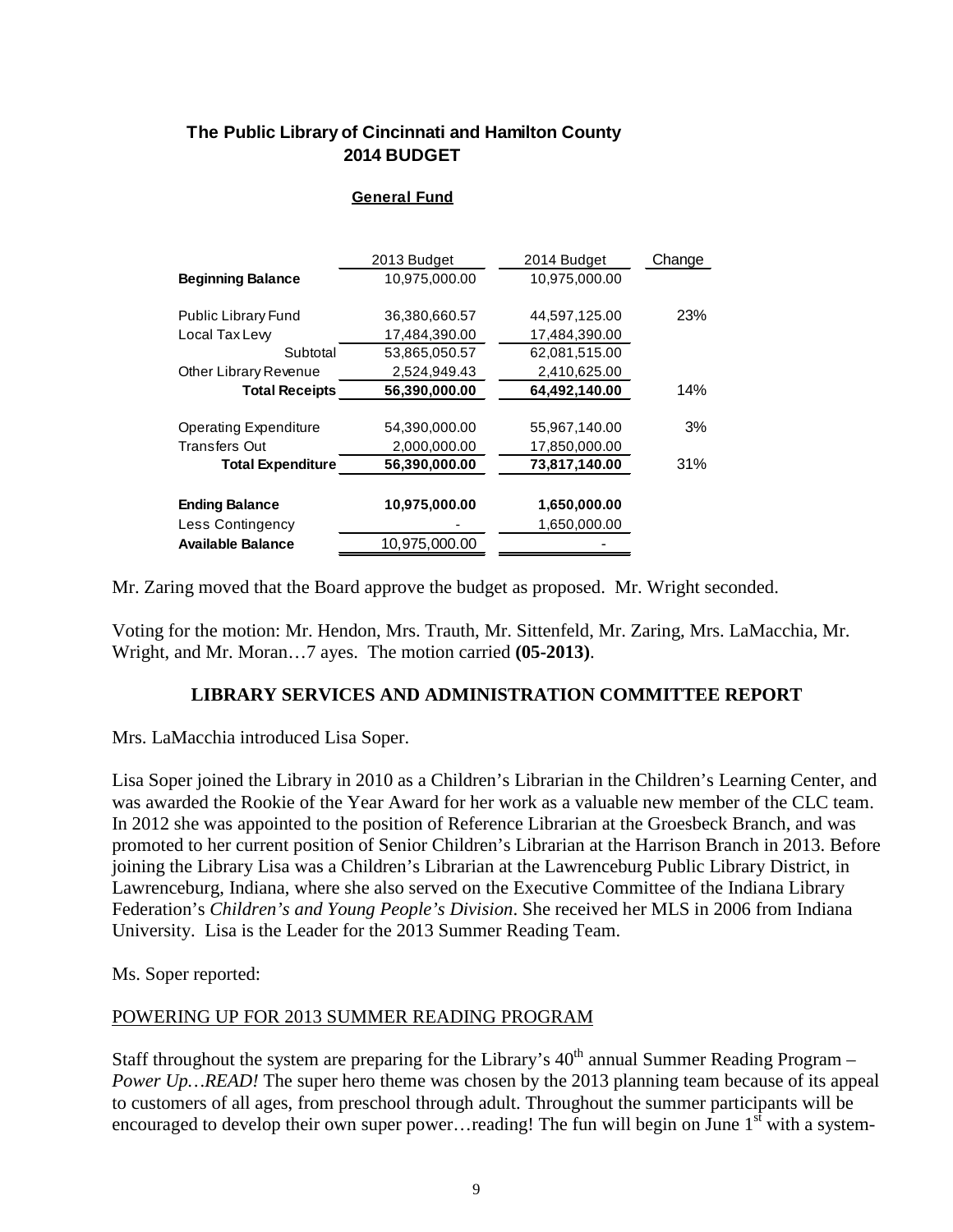wide kickoff activity and will continue through July  $31<sup>st</sup>$  with many great programs for all ages. As participants complete their reading, they will earn prizes, including a free book for each child and teen. We are again partnering with Gold Star Chili and the Cincinnati Reds and Kroger has generously donated \$5,000 in \$100 gift cards as a prize for adult readers.

The Harrison Branch specifically, is planning several fun activities including a Super Hero Party, Super Hero Scavenger Hunt, Brain Camp, a visit from Honey Hill Farm and the annual Harrison 500 Hot Wheels Tournament.

## SUMMER ENRICHMENT PROGRAMS

In addition to our traditional Summer Reading Program, the Library is implementing a new initiative in support of the *Read On!* Early-Grade Level Reading Campaign. This campaign is working to improve the third grade reading success of students. The project team worked to develop programs that target communities with low third grade test scores by offering additional programming, including Brain Camps, at the Branches serving the target schools.

First, we will coordinate with Cincinnati Public Schools' 5<sup>th</sup> Quarter program to provide deposit collections during the summer at the targeted schools and/or  $5<sup>th</sup>$  Quarter community partner sites; and work with these community partners, like the YMCA, to provide additional summer programming.

Second, with the funding secured by the Library Foundation this year for Brain Camps, that program will expand and target these communities as well. Brain Camp, a weeklong summer educational program, will take place at multiple branch locations along with the sessions traditionally held at the Main Library. The week-long STEM-based Brain Camps run for three hours per day and have themes such as, *G'Day Matey, All Things Australian*, and *The Wild Kingdom*.

Finally, the Library has recently confirmed a partnership with Cincinnati Public Schools for this summer to again bring nutritious meals for children at a number of Library locations, including many of those locations targeted by Read On! Discussions with other organizations to provide lunches at additional branch libraries are also underway.

While providing these programs and activities is great, measuring their impact is critical. To better gauge their success, we will do pre/post testing at each of the Brain Camps, track increases in the number of students who participated in and completed SRP from the targeted schools, track the number of items checked out from the deposit collections, and track the number of children from these schools who signed up for a library card.

Mr. Edwards reported that:

## TECHNICAL SERVICES REORGANIZATION UPDATE

As reported at the February Board meeting, the Library's Technical Services department is being reorganized. Since February, meetings have been held with all Technical Services staff informing them of the reorganization plan, and all impacted staff has been offered a position. John Huber, a consultant, was brought in to do an analysis of Technical Services operations and provided a detailed plan for the reorganization.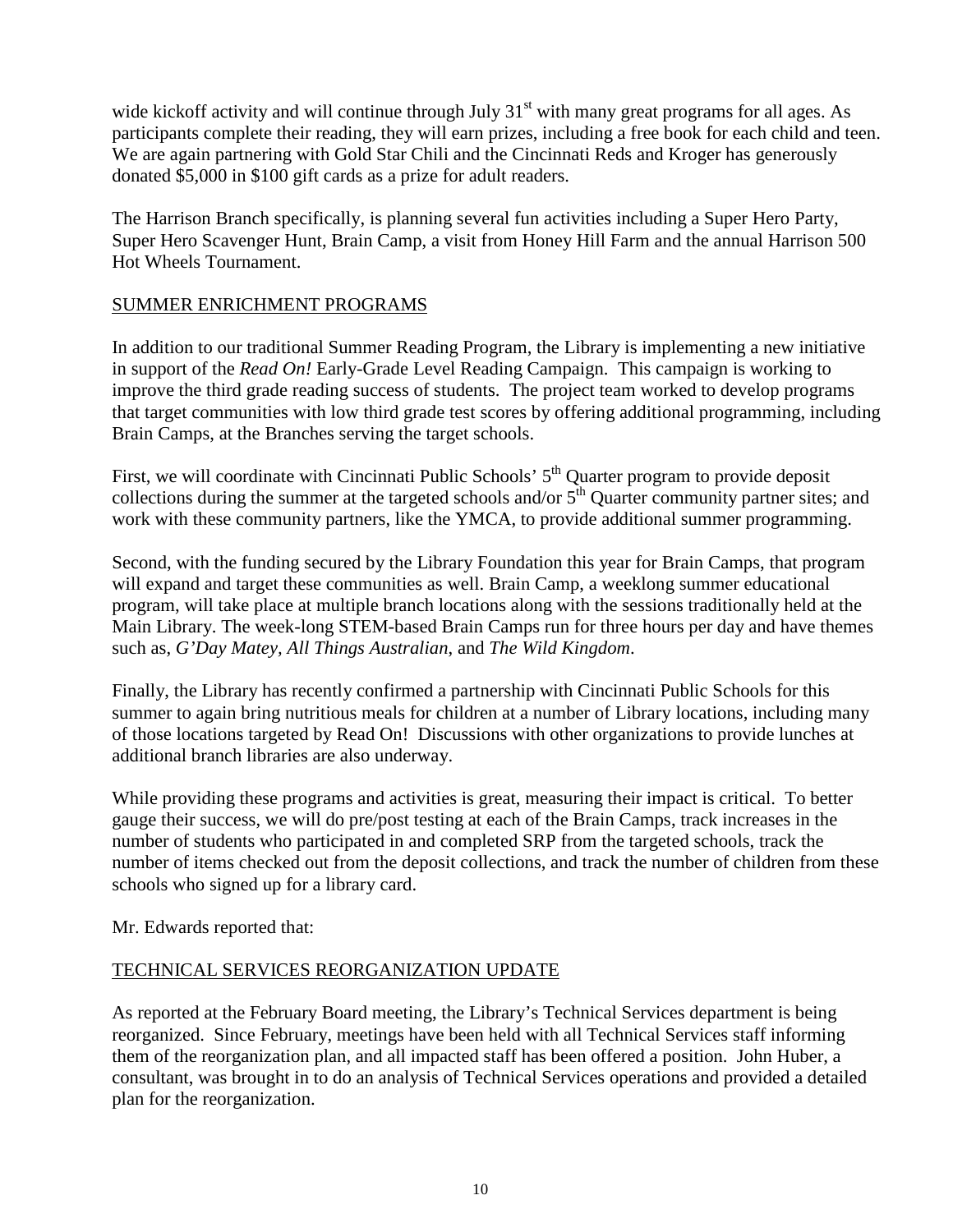Ms. Fender stated that all staff impacted by the reorganization has been offered positions within the Library.

## LIBRARY EXPANDING BANDWIDTH AT MULTIPLE LOCATIONS

To further the Library's Strategic Plan goal of exceeding customer expectations, Internet bandwidth will be increased by July 1 at ten locations. These locations consistently utilize their bandwidth at very high levels. This increase will enable customers to have better and faster connections both on library devices and with their personal devices.

## SEARCHOHIO AND OHIOLINK

The Library is set to launch its involvement with SearchOhio and OhioLINK on April 23. As reported at the December Board meeting, these services allow customers access to over 17 million items from public and academic libraries throughout the state of Ohio. Customers who search the Library's catalog and do not find a copy of an item available can simply search the SearchOhio or Ohiolink catalogs and if a copy is available at one of the participating libraries, customers can request it and it will be routed to the pick-up library in three to five days. Customers from other participating libraries can also request our materials as well.

Mrs. LaMacchia reported that:

## UNITED WAY BOARD ORIENTATION AND LEADERSHIP DEVELOMENT

Service Operations Regional Manager for the Central Region, Angela Farmer, has been accepted into United Way of Greater Cincinnati's Board Orientation and Leadership Development (BOLD) training. Angela will join a class of twenty five at United Way, attending sessions Thursday mornings March 28-May 2. More than 500 BOLD graduates serve on Greater Cincinnati and Northern Kentucky's nonprofit boards and committees.

Mr. Moran asked if Ms. Farmer currently served on any Boards. Ms. Farmer indicated she was currently not on any Board but has served on two in the past.

## MAJOR UPCOMING PROGRAMS AND EXHIBITS

#### *Comic-Con*

This program will feature a panel discussion with writers and illustrators working in the field, free comic books, a comic book swap, artist and writer's booths, the opportunity to take pictures with your favorite comic book/movie characters. The program will be held at the Main Library on Sunday, May 5 from 1-4pm.

## *Flying Pig Marathon/Hog Log 26th Mile Celebration*

Through monthly programs led by guests from the Flying Pig Marathon, kids have been tracking their healthy behaviors that are helping them to "Be Smart, Eat Well, and Move More!" Special  $26<sup>th</sup>$  Mile events in mid-May for these kids will celebrate their efforts as they cross the Finish "Swine."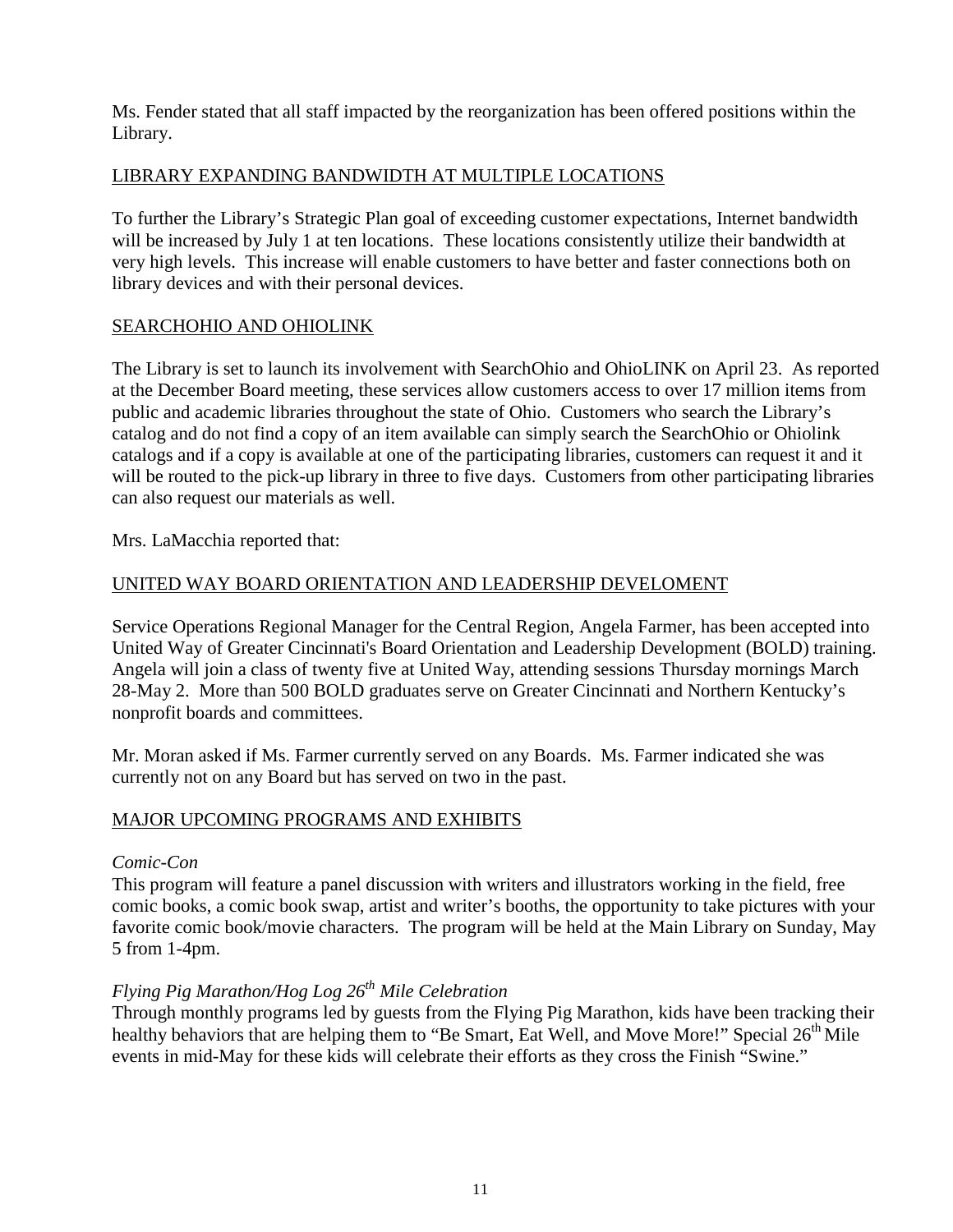### *Children's Book Week*

Children's Book Week, the national celebration of books and reading for youth, will take place during the week of May 13-19. Various Library locations will offer special story times with visits from some of their favorite storybook characters.

## *Cosplay*

The TeenSpot is bringing back the popular annual Cosplay (costume play) event on Saturday, June 1.

#### *Ohioana 2013: Connecting Readers with Hamilton County Writers*

The 2013 Ohioana celebration, recognizing nearly 120 Hamilton County authors, will be held on Sunday, April 21 from 2-4pm. A panel of local authors, moderated by Chuck Sambuchino of *Writer's Digest*, will discuss their experiences in publishing. All recognized authors will also have the opportunity to promote their featured books.

#### *Patricia Schultz Author Visit*

Bestselling travel writer, Patricia Schultz, will be at the Main Library on Saturday, May 11 at 2pm. She is the author of the international #1 bestsellers, *1,000 Places to See Before You Die* and *1,000 Places to See in the United States and Canada Before You Die*.

#### *Khaled Hosseini Author Visit*

Thanks to our partners, Joseph-Beth Booksellers, the Library will present bestselling author Khaled Hosseini, who will speak at the Main Library on Friday, May 31 at 7pm. Hosseini has had two international bestsellers: *The Kite Runner* and *A Thousand Splendid Suns*, both remained on the bestseller list for over a year. Hosseini's much-awaited third novel, *And the Mountains Echoed*, will be published on May 21, 2013.

Books for both author events will be available for sale, courtesy of Joseph-Beth Booksellers, and a signing will follow each presentation.

#### Exhibits

#### *Artists Reaching Classrooms*

The Taft Museum of Art's annual Artists Reaching Classrooms (ARC) exhibition will be on view in the Reading Garden Lounge from April 24 to May 16. Students from 12 area high schools will exhibit a variety of artwork, including painting, photography, digital design and ceramics.

#### *Inventing an American Style: Prints from the Library's Collection 1880-1910*

From May 10 to August 20, the richness and variety of the Library's original American prints collection will be showcased in the Joseph S. Stern, Jr. Cincinnati Room. With views of  $19<sup>th</sup>$  century Cincinnati, fine examples of the American Etching Revival movement, Currier & Ives lithographs, and full-color commercial prints, these images depict the birth of an American style. The exhibit coincides with the American Historical Print Collectors Society annual meeting, which will be held May 15-18 in Cincinnati.

#### *Bookworks 14*

This fourteenth annual Cincinnati Book Arts Society (CBAS) exhibit of books crafted by regional book artists will be on view from June 11 – August 18 in the Main Library's Atrium. The handmade books will demonstrate a wide variety of techniques and approaches used in traditional and contemporary bookmaking.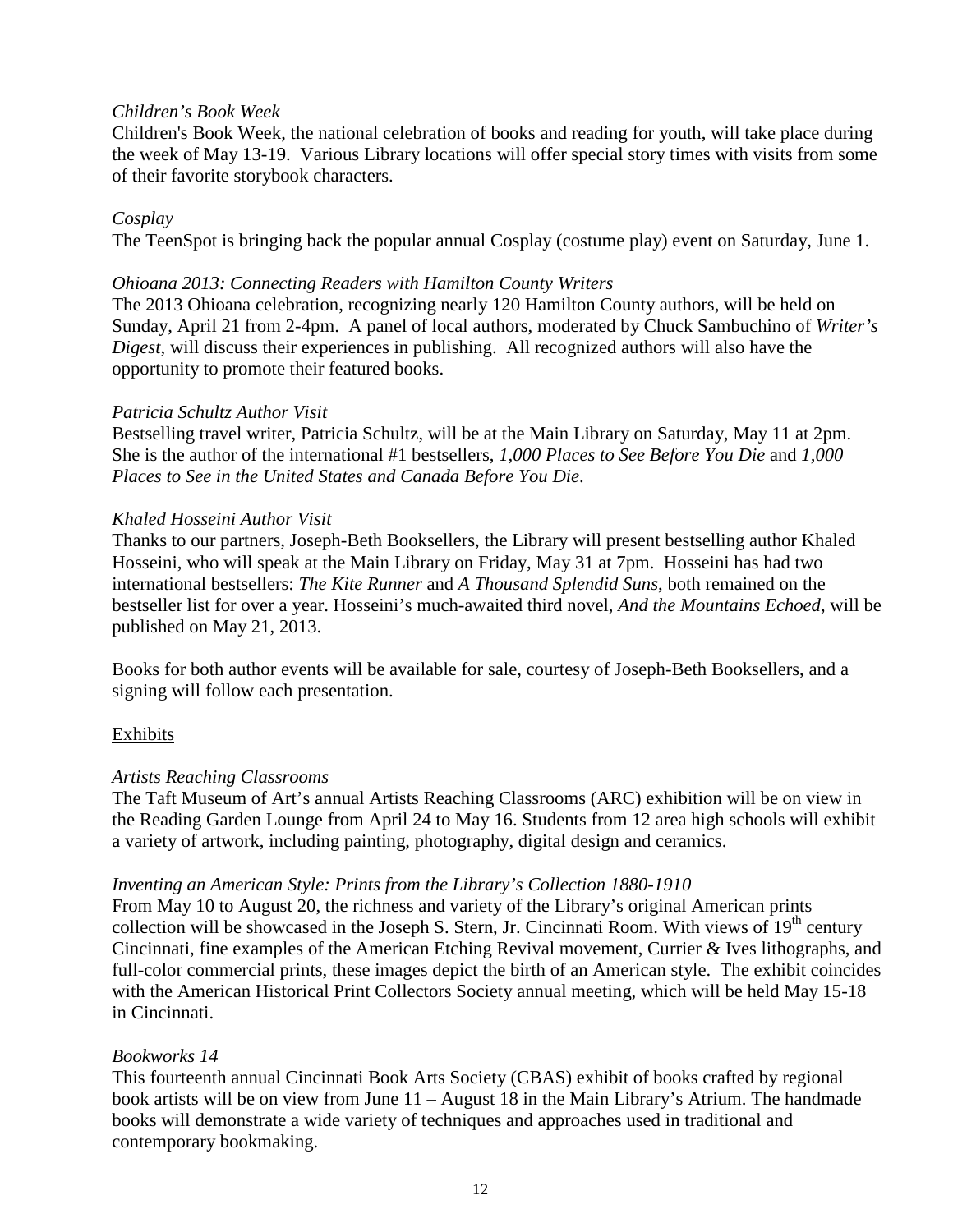## **ADMINISTRATION**

### CORE GROUP BENEFITS

We have received the renewal for group medical benefits for 2013-2014. Premiums will increase 9.75%. Because we made significant changes to our benefits last year offering only a HDHP/HSA plan and increasing the employee contribution, we are recommending no change to the plan for the upcoming benefit year. The renewal for the dental plan has not yet been received, but we are also requesting that the employee share remain the same for this plan.

The actual contribution rates will be communicated to the staff as soon as Administration has finalized the agreement with Anthem and MetLife.

Mrs. LaMacchia moved that the Board approve the benefits as proposed. Mr. Wright seconded.

Voting for the motion: Mr. Hendon, Mrs. Trauth, Mr. Sittenfeld, Mr. Zaring, Mrs. LaMacchia, Mr. Wright, and Mr. Moran…7 ayes. The motion carried **(06-2013)**.

### NATIONAL LIBRARY WORKER'S DAY

April 16, we will celebrate and recognize all Library workers as part of National Library Workers' Day. National Library Workers' Day focuses on how library services depend on the important work done by *each and every* library staff member and department. Again, this year staff will be wearing red along with their service pins. The Library Foundation is once again providing a treat for the staff on the  $16<sup>th</sup>$ .

In conjunction with National Library Week and this year's theme of "Communities Matter @ Your Library", the Library will partner with the Hoxworth Blood Center to host a blood drive. The Hoxworth Bloodmobile will be at the Main Library on Saturday, April 13, 2013 in the North Lot from 10:00 a.m. to 4:00 p.m. Parking will be available in the North Lot.

## **FACILITIES COMMITTEE REPORT**

A meeting of the Facilities Committee was held on April 2. Committee member Ross Wright and Board President Bill Moran were present. Staff members Kim Fender, Greg Edwards and Pat Lance were also in attendance.

Mr. Hendon presented Committee recommendations that the Board:

### STATEMENTS OF QUALIFICATIONS FOR THE CLIFTON & ST. BERNARD/READING BRANCH PROJECTS

From among the seventeen Statements of Qualifications received from firms interested in providing architectural and design services for the St. Bernard/Reading Branch project, and the nineteen Statements of Qualifications received from firms interested in providing architectural and design services for the Clifton Branch project, rank the top three firms for each project as follows: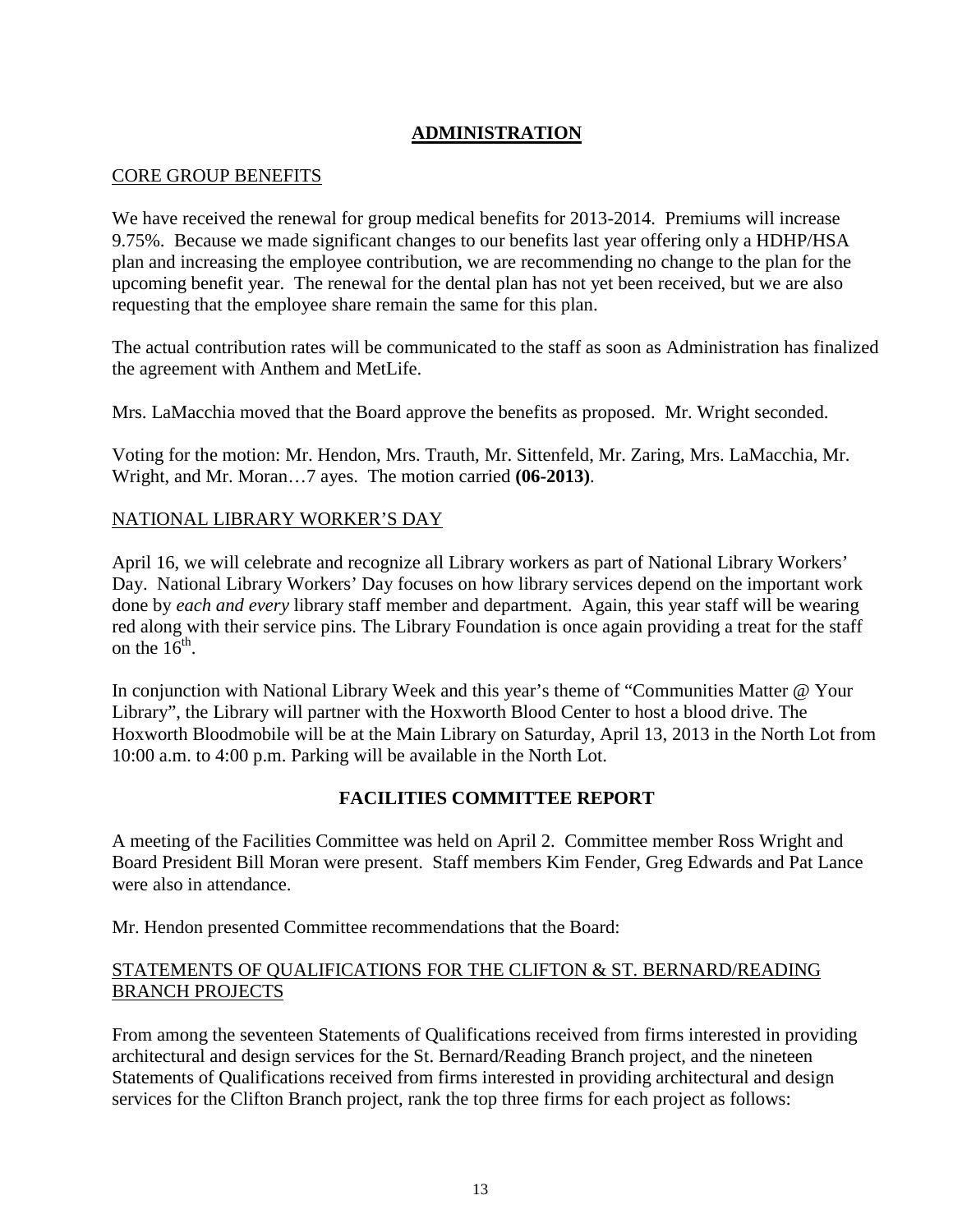#### *St. Bernard/Reading*

- 1. Champlin Architecture
- 2. GBBN Architects
- 3. KZF Design

#### *Clifton*

- 1. McClorey & Savage, Architects, LTD.
- 2. Glaserworks
- 3. Emersion Design

Further, authorize the Director to enter into a contract with Champlin Architecture as the firm most qualified for St. Bernard/Reading, and authorize the Director to enter into a contract with McClorey & Savage, Architects, LTD. as the firm most qualified for Clifton.

#### ST. BERNARD/READING CONSTRUCTION MANAGEMENT SERVICES

Approve publishing the following request for Construction Management Services for the St. Bernard/Reading project:

#### CONSTRUCTION MANAGEMENT SERVICES

The Board of Trustees of the Public Library of Cincinnati and Hamilton County intends to employ a construction manager to provide construction management services for the St. Bernard and Reading construction project. The project will construct two branch libraries: St. Bernard at approximately 8,000 square feet and Reading at approximately 12,000 square feet. The project budget for both buildings is \$7,000,000.

Design, consulting, construction management and permit fees are included as part of this budget. The source of funding is from the capital improvement budget of the Public Library of Cincinnati and Hamilton County. Bidding is anticipated in January 2014 for a construction startup in March 2014.

The construction manager will provide services during the bid and construction phases of the project. Services will include value engineering, scheduling, construction logistics, supervision and coordination of all construction operations under the direction of Library staff.

Construction management firms interested in being considered for a contract to provide full services should submit one copy of a Statement of Qualifications no later than 4:00 p.m. Friday, May 3. Statements received after this deadline will not be considered. Statements of qualification should include information regarding the firm's history; education and experience of owners and key personnel; the technical expertise of the firm's staff for this type of project; previous library projects completed by the firm; the firm's experience and capabilities in cost estimating and construction administration and coordination; availability of staff; and client and contractor references. Proposals should be transmitted to Kimber L. Fender, The Eva Jane Romaine Coombe Director, Third Floor Administrative Offices, Public Library of Cincinnati and Hamilton County, 800 Vine Street, Cincinnati, Ohio 45202-2009.

As required by Ohio Revised Code 9.33.2, Statements will be evaluated and ranked on the basis of qualifications and the Library will enter into contract negotiations with the firm ranked most qualified.

## CLIFTON CONSTRUCTION MANAGEMENT SERVICES

Approve publishing the following request for Construction Management Services for the Clifton project:

#### CONSTRUCTION MANAGEMENT SERVICES

The Board of Trustees of the Public Library of Cincinnati and Hamilton County intends to employ a construction manager to provide construction management services for the Clifton Branch construction project. The project will construct a branch library approximately 10,000 square feet. The project budget is \$3,500,000.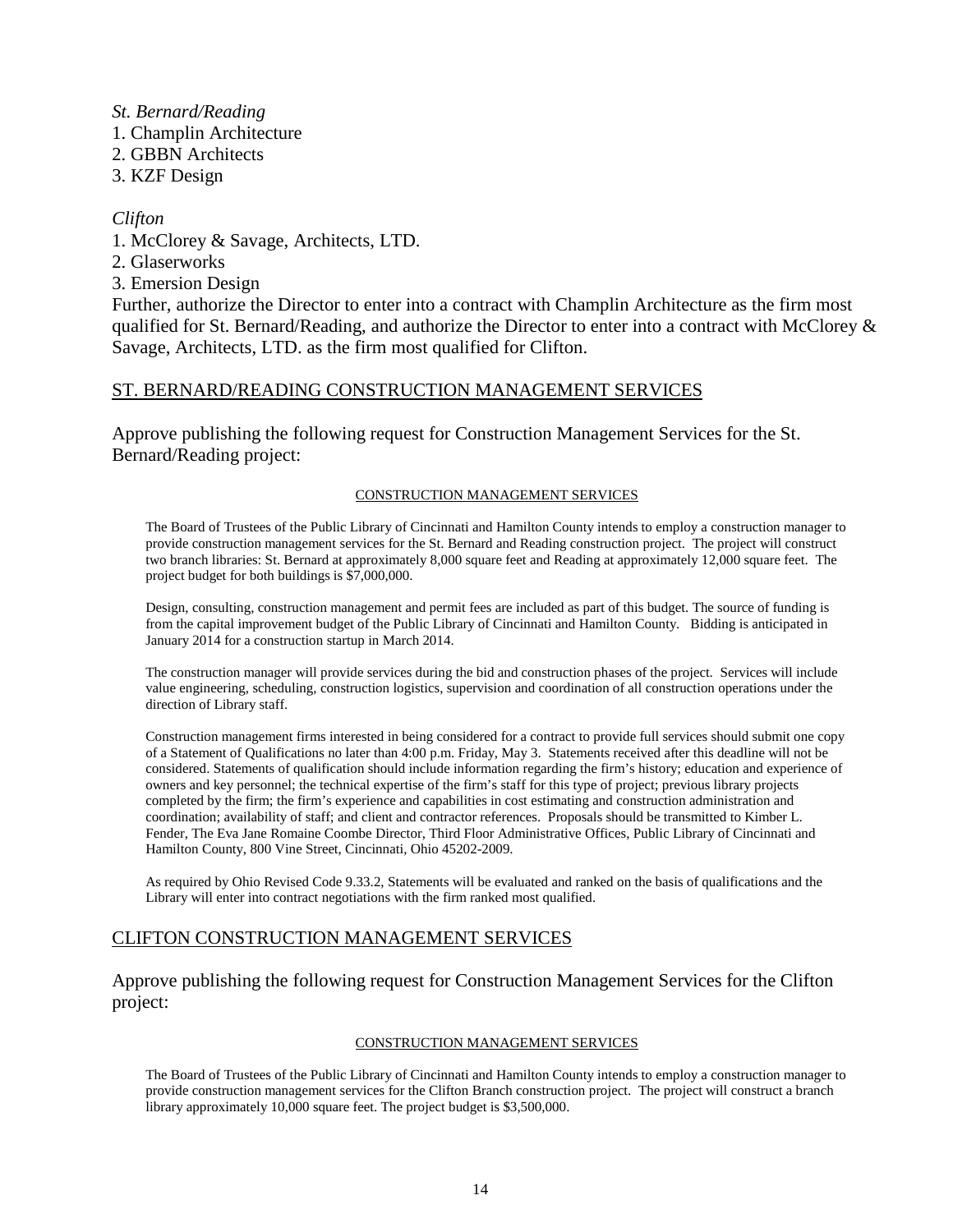Design, consulting, construction management and permit fees are included as part of this budget. The source of funding is from the capital improvement budget of the Public Library of Cincinnati and Hamilton County. Bidding is anticipated in January 2014 for a construction startup in March 2014.

The construction manager will provide services during the bid and construction phases of the project. Services will include value engineering, scheduling, construction logistics, supervision and coordination of all construction operations under the direction of Library staff.

Construction management firms interested in being considered for a contract to provide full services should submit one copy of a Statement of Qualifications no later than 4:00 p.m. Friday, May 3. Statements received after this deadline will not be considered. Statements of qualification should include information regarding the firm's history; education and experience of owners and key personnel; the technical expertise of the firm's staff for this type of project; previous library projects completed by the firm; the firm's experience and capabilities in cost estimating and construction administration and coordination; availability of staff; and client and contractor references. Proposals should be transmitted to Kimber L. Fender, The Eva Jane Romaine Coombe Director, Third Floor Administrative Offices, Public Library of Cincinnati and Hamilton County, 800 Vine Street, Cincinnati, Ohio 45202-2009.

As required by Ohio Revised Code 9.33.2, Statements will be evaluated and ranked on the basis of qualifications and the Library will enter into contract negotiations with the firm ranked most qualified.

Voting for the motion: Mr. Hendon, Mrs. Trauth, Mr. Sittenfeld, Mr. Zaring, Mrs. LaMacchia, Mr. Wright, and Mr. Moran…7 ayes. The motion carried **(07-2013)**.

### ROOF REPLACEMENTS PROJECT

- 1. Confirm the contract with Imbus Roofing as the low bidder at \$219,328; \$30,672 below the estimate.
- 2. Authorize the Director to approve change orders that do not increase the overall budget and to execute the Certificate of Substantial Completion. All change orders will be reported to the Board for confirmation.
- 3. Establish the Project Budget, including a 10% contingency, as follows:

| Project Budget: |              |
|-----------------|--------------|
| Contract:       | \$219,328.00 |
| Contingency:    | \$21,900.00  |
| Total Budget:   | \$241,228.00 |

#### STANDARDS OF LIBRARY BEHAVIOR POLICY CHANGES

Approve these changes to the *Standards of Library Behavior Policy* effective May 6, 2013:

- Remove "harassment or threatening behavior." Use "disruptive behavior" for lower level violations and Any Violation of the Ohio Revised Code for higher level occurrences.
- Remove smoking in a Library facility and consumption of alcoholic beverages on Library premises as separate violations. Both will now be addressed under Any Violation of the Ohio Revised Code.
- Insert "wheeled devices" and "moving equipment" into the violation addressing interfering with access or egress.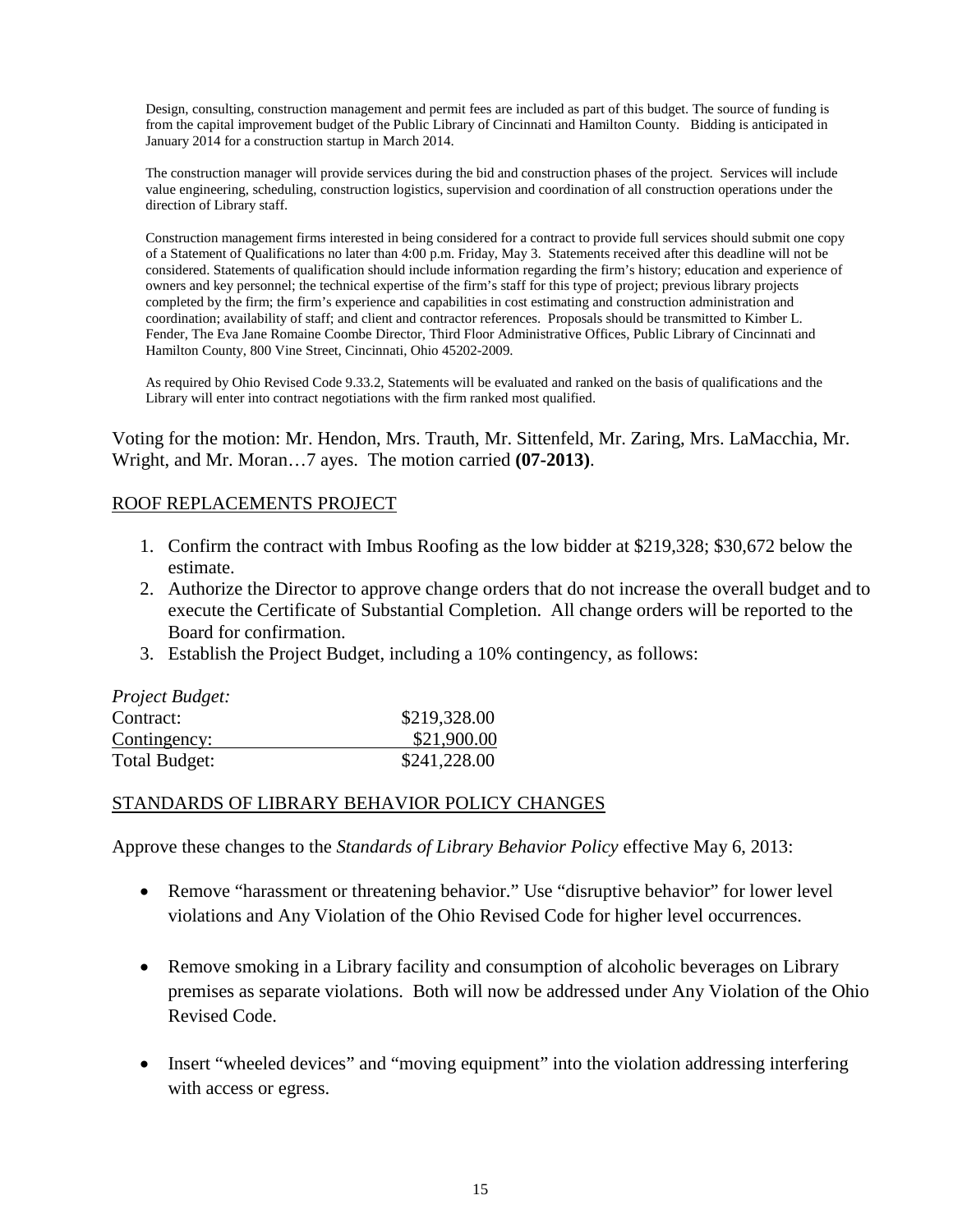• Add the violation "Posing a threat to the safety of persons or property through possession of excessive personal items, luggage and bags; the combined volume of all personal luggage and bags is not to exceed 5 cubic feet."

## CAPITAL PROJECT PLANNING

Approve including these projects in the Library's 2014 budget:

- Funding at a total of \$3.3 million to make Madisonville, Price Hill and Walnut Hills branches handicapped accessible.
- Funding at \$5 million for the acquisition of land, and the construction of a larger facility to replace the current Miami Township branch library in the growing North Bend/Cleves community.

We do not expect to have the funds for these projects in 2014.

Mr. Hendon moved that the Board approve the approve the recommendations as proposed. Mr. Wright seconded.

Voting for the motion: Mr. Hendon, Mrs. Trauth, Mr. Sittenfeld, Mr. Zaring, Mrs. LaMacchia, Mr. Wright, and Mr. Moran…7 ayes. The motion carried **(07-2013)**.

*For information only:*

## DEMOLITION OF THE BROOKLINE PROPERTY CARRIAGE HOUSE

In preparation for the upcoming renovation, the Brookline property's carriage house will be demolished. The cost for the demolition is estimated to be well under the formal bid threshold of \$50,000, but three informal bids are being sought.

There was some discussion as to the value of the stone in the garage structure. Ms. Fender stated she was approached a while back by an individual interested in the stone. After a brief discussion it was determined that Ms. Fender would notify the individual after the demolition purchase order was issued and suggest he contact the demolition company.

## MT. HEALTHY LEASE UPDATE

A follow up letter is being sent to the Mt. Healthy branch landlord, McMakin Lodge #120 F&AM asking for a resolution on the lease, which expires July 31, 2013.

## NATURAL GAS TO BE DELIVERED BY ENERGY ALLIANCE TO REDUCE COSTS

The Library signed an agreement with Energy Alliances for Integrys Energy Services – Natural Gas, LLC to begin supplying natural gas to all Library locations. It is estimated that this change will result in approximately a 12% reduction in natural gas costs annually.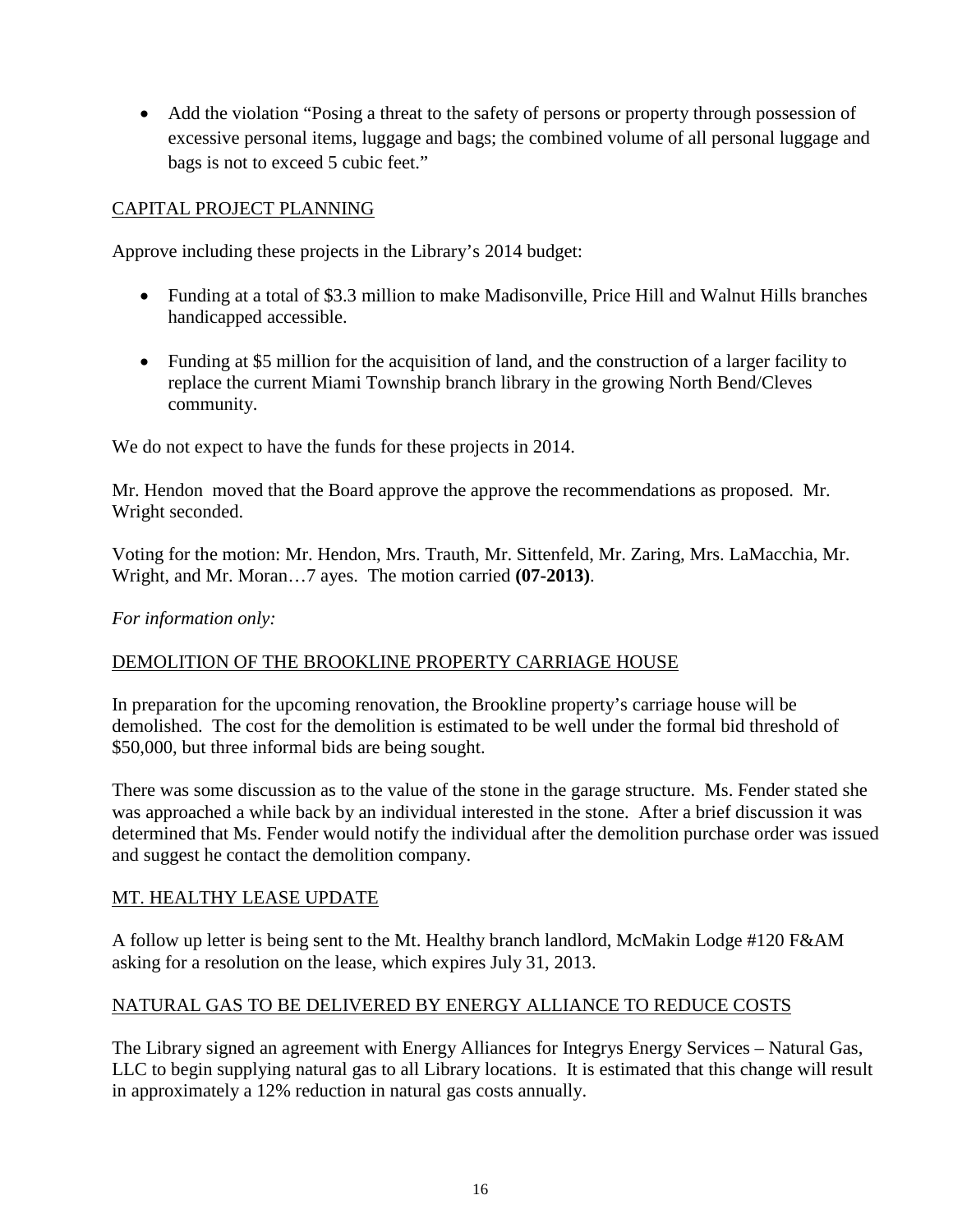Mr. Hendon inquired if the Library had a similar agreement for the electric supply. Mr. Edwards stated that the Library does.

## BADGE ACCESS EXPANDED AT MAIN LIBRARY TO SECURE STACKS

The badge access system that restricts access to only authorized staff is being expanded to include doors leading to the closed stacks at the Main Library. While there will still be a few doors leading to closed stacks without badge access, those will either be locked or are located behind a service desk making it very difficult for an unauthorized person to enter without being stopped by staff. The project is scheduled for completion by early summer.

## COMMUNITY FORUMS TO BE HELD

To provide an opportunity for community engagement in the design of the renovated and new branch libraries, our staff will hold community forums in each of the four communities. Input from the community will be considered throughout the design and construction process.

Ms. Fender stated that 25 to 30 people attended the Clifton community forum upon an inquiry from Mr. Hendon.

## **CONSENT AGENDA ITEMS**

Mr. Moran presented the following items for approval:

- Minutes of the Regular Meeting Held February 12, 2013.
- Monthly Financial Reports for the periods ending February 28, 2013 and March 31, 2013.
- Investment Report (summary of invested balances) as of February 28, 2013 and March 31, 2013.

|                                           | Amount          | Amount.         |
|-------------------------------------------|-----------------|-----------------|
|                                           | As of $2/28/13$ | As of $3/31/13$ |
| <b>Operating Account</b>                  |                 |                 |
| General Fund                              | \$12,423,453.69 | \$10,870,308.37 |
| Insurance/Indemnification                 | 230,000.00      | 230,000.00      |
| Special Revenue Funds                     | 174,467.92      | 169,892.34      |
| Building and Repair                       | 5,555,949.49    | 5,802,292.05    |
| <b>Permanent Trust Funds</b>              | 1,664,650.57    | 1,658,251.54    |
|                                           | \$20,048,521.67 | \$18,730,744.30 |
| <b>STAR Ohio</b>                          |                 |                 |
| Building and Repair                       | 1,046,364.84    | 1,046,424.57    |
| <b>Managed Investments (Trust Funds):</b> |                 |                 |
| <b>Permanent Trust Funds</b>              | \$6,728,176.00  | \$6,728,176.00  |
| <b>GRAND TOTAL</b>                        | \$27,823,062.51 | \$26,505,344.87 |

• Personnel Change Report reflects changes through March 30, 2013.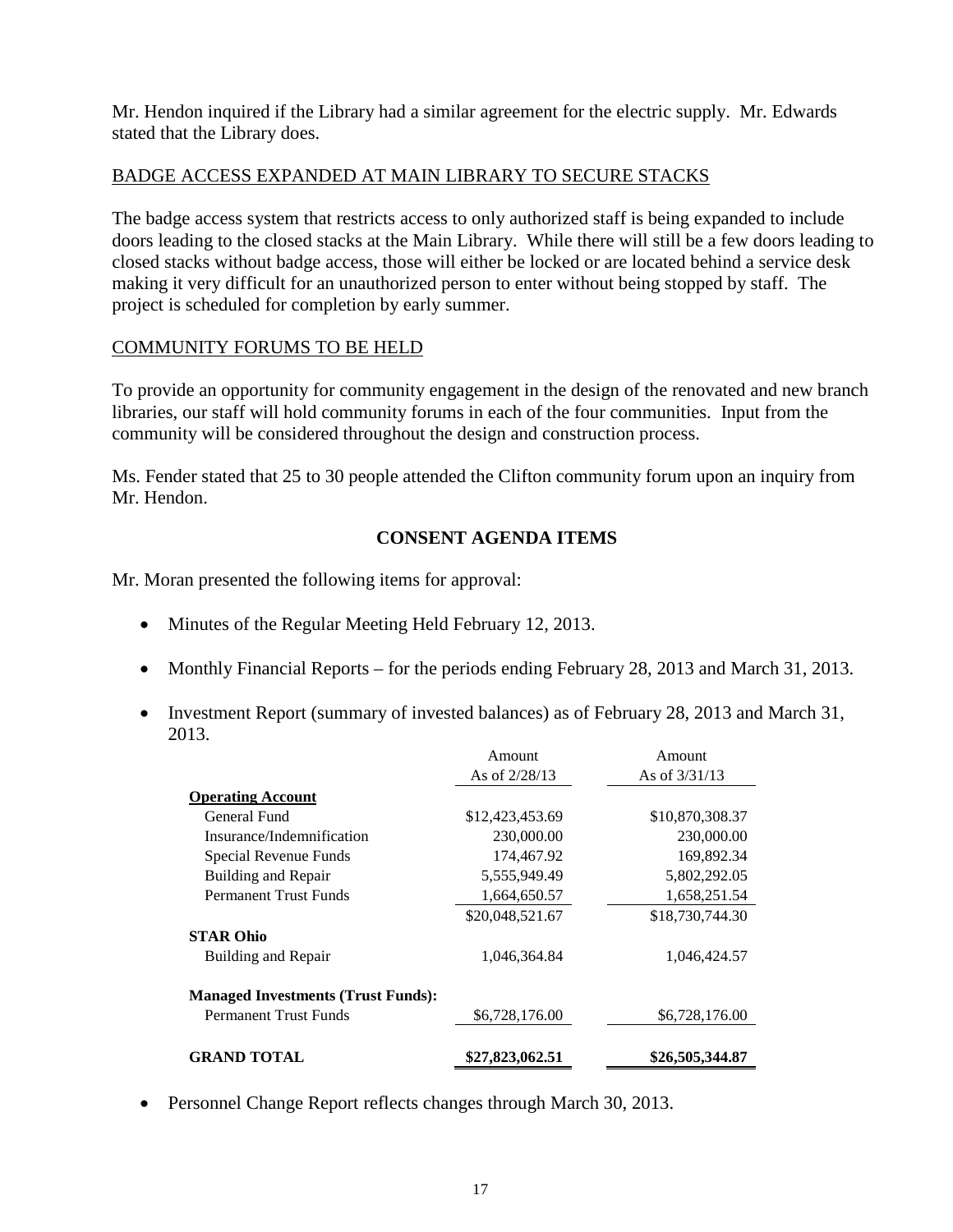| <b>Action</b>      | <b>Agency</b>                                    | <b>Position Title</b>                          | <b>FTE</b> | <b>Employee Name</b>            | <b>Effective</b><br><b>Date</b> |
|--------------------|--------------------------------------------------|------------------------------------------------|------------|---------------------------------|---------------------------------|
| <b>APPOINTMENT</b> | <b>BOND HILL BRANCH</b>                          | <b>HOMEWORK AIDE</b>                           | 0.30       | MILLER, KILEY K                 | 03/03/2013                      |
| <b>APPOINTMENT</b> | <b>CIRCULATION SERVICES</b>                      | LIBRARY SERVICES ASSISTANT                     | 0.50       | <b>KEELER, KAROLYN</b>          | 03/17/2013                      |
| <b>APPOINTMENT</b> | <b>COMPUTER SERVICES</b>                         | PC SUPPORT SPECIALIST                          | 1.00       | PADGETT, JOSHUA                 | 03/17/2013                      |
| <b>APPOINTMENT</b> | <b>COVEDALE BRANCH</b>                           | LIBRARY SERVICES ASSISTANT                     | 0.50       | ABBATIELLO, AMY L               | 02/17/2013                      |
| <b>APPOINTMENT</b> | <b>DEER PARK BRANCH</b>                          | <b>HOMEWORK AIDE</b>                           | 0.30       | FLETCHER, KAMYIA                | 02/17/2013                      |
| <b>APPOINTMENT</b> | <b>MADISONVILLE BRANCH</b>                       | CHILDREN'S LIBRARIAN                           | 1.00       | <b>GEIGER, CYNTHIA</b>          | 03/03/2013                      |
| <b>APPOINTMENT</b> | <b>MAINTENANCE &amp;</b><br><b>CUSTODIAL SRV</b> | <b>CUSTODIAN</b>                               | 0.50       | <b>GREEN, ROBERT A</b>          | 03/03/2013                      |
| <b>APPOINTMENT</b> | <b>MAINTENANCE &amp;</b><br><b>CUSTODIAL SRV</b> | <b>CUSTODIAN</b>                               | 0.50       | HARRIS, AIRIAL A                | 03/03/2013                      |
| <b>APPOINTMENT</b> | <b>MAINTENANCE &amp;</b><br><b>CUSTODIAL SRV</b> | <b>CUSTODIAN</b>                               | 0.50       | WHITE, CHENELL M                | 03/03/2013                      |
| <b>APPOINTMENT</b> | NORTH CENTRAL BRANCH                             | <b>STUDENT SHELVER</b>                         | 0.30       | FOSTER, ANTHONY<br>м            | 03/03/2013                      |
| <b>APPOINTMENT</b> | NORTHSIDE BRANCH                                 | <b>HOMEWORK AIDE</b>                           | 0.30       | KINDLE, EDWARD T                | 02/17/2013                      |
| <b>APPOINTMENT</b> | PLEASANT RIDGE BRANCH                            | <b>HOMEWORK AIDE</b>                           | 0.30       | TUBB, SHARON                    | 03/03/2013                      |
| <b>APPOINTMENT</b> | POPULAR LIBRARY                                  | <b>SHELVER</b>                                 | 0.50       | <b>TUCKER, SARA</b>             | 03/17/2013                      |
| <b>APPOINTMENT</b> | <b>READING BRANCH</b>                            | <b>HOMEWORK AIDE</b>                           | 0.30       | STURGILL, BESS                  | 03/03/2013                      |
| <b>APPOINTMENT</b> | SHIPPING & MATERIALS<br><b>RETRIEVAL</b>         | SHIPPING TEAM LEAD                             | 1.00       | <b>WASHINGTON JR.</b><br>THOMAS | 03/17/2013                      |
| <b>APPOINTMENT</b> | <b>TECHCENTER</b>                                | <b>TECHCENTER MANAGER</b>                      | 1.00       | HYDEN, WILLIAM P                | 02/03/2013                      |
| <b>APPOINTMENT</b> | <b>MADEIRA BRANCH</b>                            | <b>STUDENT SHELVER</b>                         | 0.30       | FINK, EDWARD                    | 03/17/2013                      |
| <b>APPOINTMENT</b> | <b>MATERIALS RETRIEVAL</b>                       | PAGE                                           | 0.50       | AMMON, MELANIE                  | 02/17/2013                      |
| <b>APPOINTMENT</b> | <b>NORTHSIDE BRANCH</b>                          | LIBRARY SERVICES ASSISTANT                     | 0.60       | DAVIS, BARBARA J.               | 02/17/2013                      |
| <b>APPOINTMENT</b> | <b>TECHCENTER</b>                                | <b>SENIOR LIBRARY SRVS</b><br><b>ASSISTANT</b> | 0.50       | WISE, ANDREW                    | 03/17/2013                      |
| <b>CHANGE</b>      | <b>GROESBECK BRANCH</b>                          | LIBRARY SERVICES ASSISTANT                     | 0.50       | MARTINI, ANDREW<br>М.           | 03/17/2013                      |
| <b>CHANGE</b>      | <b>MONFORT HEIGHTS</b><br><b>BRANCH</b>          | <b>BRANCH MANAGER</b>                          | 1.00       | CAPPEL, LISA M.                 | 03/17/2013                      |
| <b>CHANGE</b>      | NORWOOD BRANCH                                   | CHILDREN'S LIBRARIAN                           | 1.00       | ANDERSON,<br>DEBORAH A.         | 02/03/2013                      |
| <b>CHANGE</b>      | <b>WALNUT HILLS BRANCH</b>                       | LIBRARY SERVICES ASSISTANT                     | 0.50       | THOMAS,<br>SONGHAY              | 03/17/2013                      |
| <b>CHANGE</b>      | NORTH CENTRAL BRANCH                             | SENIOR CHILDREN'S LIBRARIAN                    | 1.00       | ECK, SHANNON A                  | 02/03/2013                      |
| <b>DEMOTION</b>    | <b>MARIEMONT BRANCH</b>                          | <b>LIBRARY SERVICES ASSISTANT</b>              | 0.50       | SELICKMAN,<br>ELIZABETH L.      | 02/17/2013                      |
| <b>DEMOTION</b>    | READING BRANCH                                   | CHILDREN'S LIBRARIAN                           | 1.00       | <b>HEATON, KELLY</b>            | 02/03/2013                      |
| DEMOTION           | <b>SYMMES TOWNSHIP</b><br><b>BRANCH</b>          | LIBRARY SERVICES ASSISTANT                     | 0.60       | <b>BERTKE, DOROTHY</b><br>А.    | 02/17/2013                      |
| <b>DEPARTURE</b>   | <b>GENEALOGY &amp; LOCAL</b><br><b>HISTORY</b>   | SENIOR LIBRARY SRVS<br><b>ASSISTANT</b>        | 0.50       | DWERTMAN,<br><b>BENJAMIN C.</b> | 03/02/2013                      |
| <b>DEPARTURE</b>   | <b>INFORMATION &amp;</b><br>REFERENCE            | <b>GRANTS RESOURCE LIBRARIAN</b>               | 1.00       | COLEMAN, ROBIN J.               | 03/16/2013                      |
| <b>DEPARTURE</b>   | LOVELAND BRANCH                                  | LIBRARY SERVICES ASSISTANT                     | 0.50       | BECKER,<br>KATHERINE B.         | 03/30/2013                      |
| DEPARTURE          | POPULAR LIBRARY                                  | <b>SHELVER</b>                                 | 0.50       | LECKRONE, ALISON<br>S.          | 03/30/2013                      |
| <b>DEPARTURE</b>   | <b>READING BRANCH</b>                            | LIBRARY SERVICES ASSISTANT                     | 0.70       | CARTER, TIFFANI N.              | 03/08/2013                      |
| <b>DEPARTURE</b>   | <b>ACQUISITIONS</b>                              | <b>ACQUISITIONS SPECIALIST</b>                 | 1.00       | <b>BASS, SHIRLEY</b>            | 02/18/2013                      |